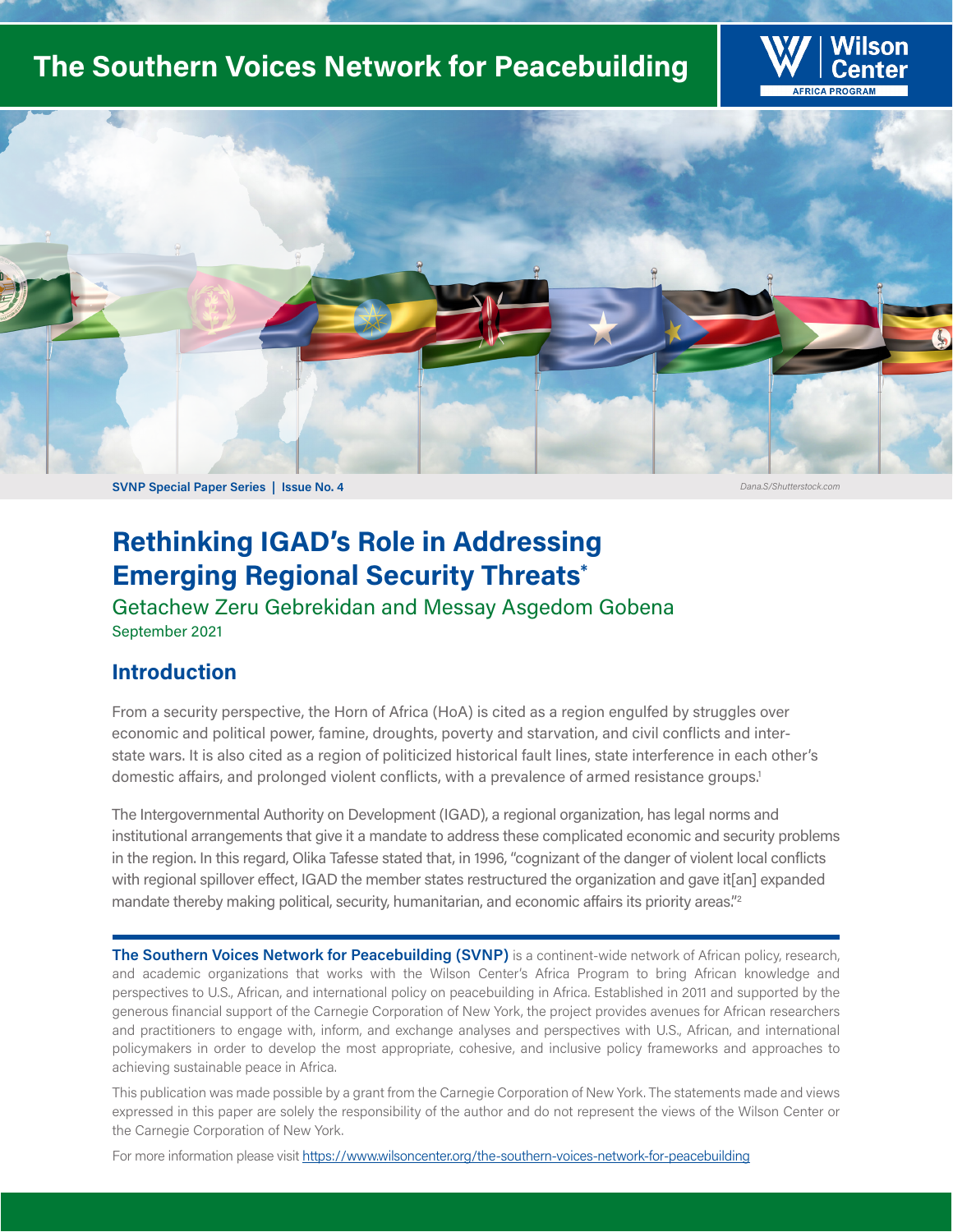The vision of IGAD said that it should be "the premier Regional Economic Community (REC) for achieving peace and sustainable development in the region."<sup>3</sup> However, the reversal in the pattern of regional intrastate and interstate conflicts questioned optimism about the organization's ability to enhance security and stability. Many believe that the region still lacks the most rudimentary regional security framework.

Historically, IGAD has been criticized for being incapable of addressing security problems in the HoA. These include the civil war in Darfur; protracted state collapse in Somalia; deep hostility and a stalled peace process between Ethiopia and Eritrea; a fragile peace agreement between North and South Sudan; a border dispute between Eritrea and Djibouti; and violent conflict in northern Uganda.4 This proved that IGAD was a fragile regional organization, as relations among states were marked by mistrust, suspicion, and uncertainty, and there is no single country in the HoA that has not been affected by violent conflict.<sup>5</sup>

IGAD, however, has achieved certain successes in mediating the peace processes of South Sudan and Somalia. The two agreements are important achievements in the era of IGAD's expanded mandate and offer a good example of mediation for other sub-regional organizations in other parts of the African continent.

This paper examines various challenges to IGAD's role in addressing long-standing and emerging regional security threats in the HoA. It begins with a brief account of IGAD's mandate to address regional security threats. It then examines emerging security threats in the IGAD region and IGAD's responses. The next section considers the overall structural impediments to the performance of IGAD. Finally, the paper puts forward some policy options and recommendations.

## **IGAD's Mandate to Addresses Regional Security Threats**

IGAD is one of the Regional Economic Communities (RECs) recognized by the African Union. It has eight member states: Djibouti, Eritrea, Ethiopia, Kenya, Somalia, South Sudan, Sudan, and Uganda.<sup>6</sup> IGAD was founded in 1996 to supersede the Inter-Governmental Authority against Drought and Desertification (IGADD)that was created in 1986. When IGADD evolved into IGAD, a great emphasis was placed on the peaceful settlement of regional conflicts and the maintenance of regional peace, stability, and security.<sup>7</sup> In its constitutive act, IGAD was mandated to prevent, manage, and resolve inter- and intra-state conflicts, fundamentally through the means of the Conflict Early Warning and Response Mechanism (CEWARN), political dialogue, and reconciliation.

To fulfill the new mandate, IGAD's legal and institutional frameworks were also streamlined. Normatively, IGAD has enacted a Protocol on CEWARN, the policy framework for the Eastern Africa Standby Brigade, Capacity Building against Terrorism, and the Post-Conflict Reconstruction and Development Framework.8 IGAD also developed a peace and security strategy for 2011-2015 and 2016-2020.9

The IGAD secretariat was restructured to fulfill the new mandate and, in due course, it established a division responsible for peace and security.10 The IGAD Political Affairs Program (PAP), under its Peace and Security Division (PSD), is tasked with contributing to the peace and security of the IGAD region through preventive diplomacy focused on democracy, governance, elections, and human rights, thereby paving the way for the gradual political integration of the region.<sup>11</sup> IGAD also maintains specialized institutions and programs of peace and security: the CEWARN and the IGAD Security Sector Program.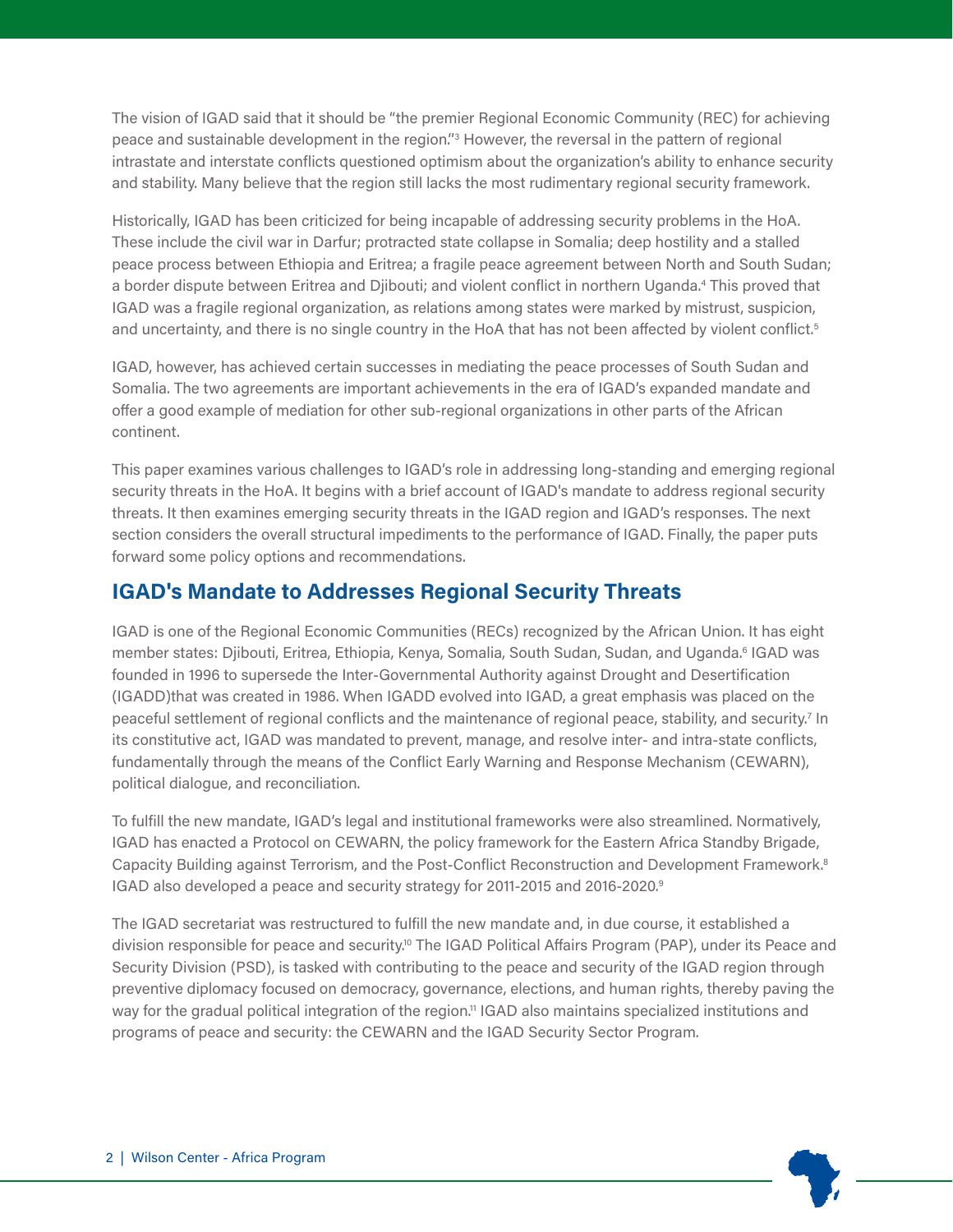## **Emerging Security Threats in the IGAD Region and IGAD's Responses**

## **The Conflict in Ethiopia's Tigray Region**

Political differences between the Tigray People's Liberation Front (TPLF)<sup>12</sup> and the Prosperity Party<sup>13</sup> resulted in an armed conflict. Even though there were earlier signs of war, it officially began on November 4, 2020. The Ethiopian Prime Minister, Abiy Ahmed Ali, declared war after accusing the TPLF of attacking the Ethiopian defense force's northern command base.<sup>14</sup> The war was started under the rubric of a "law enforcement operation" that targeted the TPLF's leadership.<sup>15</sup> However, it was conducted through the use of heavy artillery and military drones.<sup>16</sup> On November 28, the government of Ethiopia claimed the capture of the Tigrayan capital of Mekelle and declared the end of the war.<sup>17</sup> However, in June 2021 and after eight months of intense fighting, the TPLF forces have regained Mekelle. At the time of writing, the war has extended to Amhara and Afar regional states and heavy military fighting is still ongoing.<sup>18</sup>

The war has resulted in a dire humanitarian situation. More than sixty thousand refugees have fled to Sudan, more than two million people have been internally displaced, and more than 4.5 million people are currently in a dire humanitarian situation.19 Mass extrajudicial killings of civilians, sexual violence, looting of civilian properties, and attacks on Eritrean refugees have all been documented.20 Apart from acts of ethnic cleansing in western Tigray,<sup>21</sup> there are also allegations against the government of Ethiopia of forced starvation and sexual violence by its soldiers.<sup>22</sup>

The war has become more complicated due to the involvement of external actors. Evidence shows the deep involvement of Eritrea in the Tigray conflict.<sup>23</sup> Voices are also starting to be heard about the involvement of Somalia's army and the United Arab Emirates' drones in the conflict.<sup>24</sup> The war began as a domestic conflict but has grown into a regional security crisis.

The war in Tigray has intrastate and interstate elements. IGAD, as a first resort for regional security issues, has a primary mandate to address the conflict. However, IGAD has not taken any concrete action. It has also failed to follow in the footsteps of the United States and European Union in publicly denouncing perpetrators' actions.

## **Border Tension and Conflict between Ethiopia and Sudan**

Border clashes between Sudan and Ethiopia erupted in December 2020 over agricultural land in the al-Fashqa area, which has been settled by Ethiopian farmers for more than 25 years.<sup>25</sup> The territory has been disputed for more than a century, with a number of failed attempts to reach an agreement. Treaties drawn up in 1902 and 1907 between Ethiopia and Great Britain (Sudan's colonial power) were intended to define the border between Sudan and Ethiopia.<sup>26</sup>

Recently, officials of Sudan stated that "Sudan has not and will not cross international borders or violate our neighbor Ethiopia."<sup>27</sup> Moreover, they said that what they control is their land in accordance with the 1902 agreement between Great Britain and Ethiopia.<sup>28</sup> There are also reports that the Ethiopian force and militia have ambushed Sudanese troops and killed civilians along the border.<sup>29</sup> However, Ethiopia alleges that troops of Sudan advanced into the disputed al-Fashqa border region in violation of international law.<sup>30</sup>

Ethiopia has also stated that"Sudan's military had organized attacks by using heavy machine guns and that many civilians have been murdered and wounded."<sup>31</sup> There is fear among the international community that this tension would escalate into a full-fledged war.<sup>32</sup> Even though the tension between the two countries has continued unabated, IGAD neither intends to manage nor would be capable of managing it.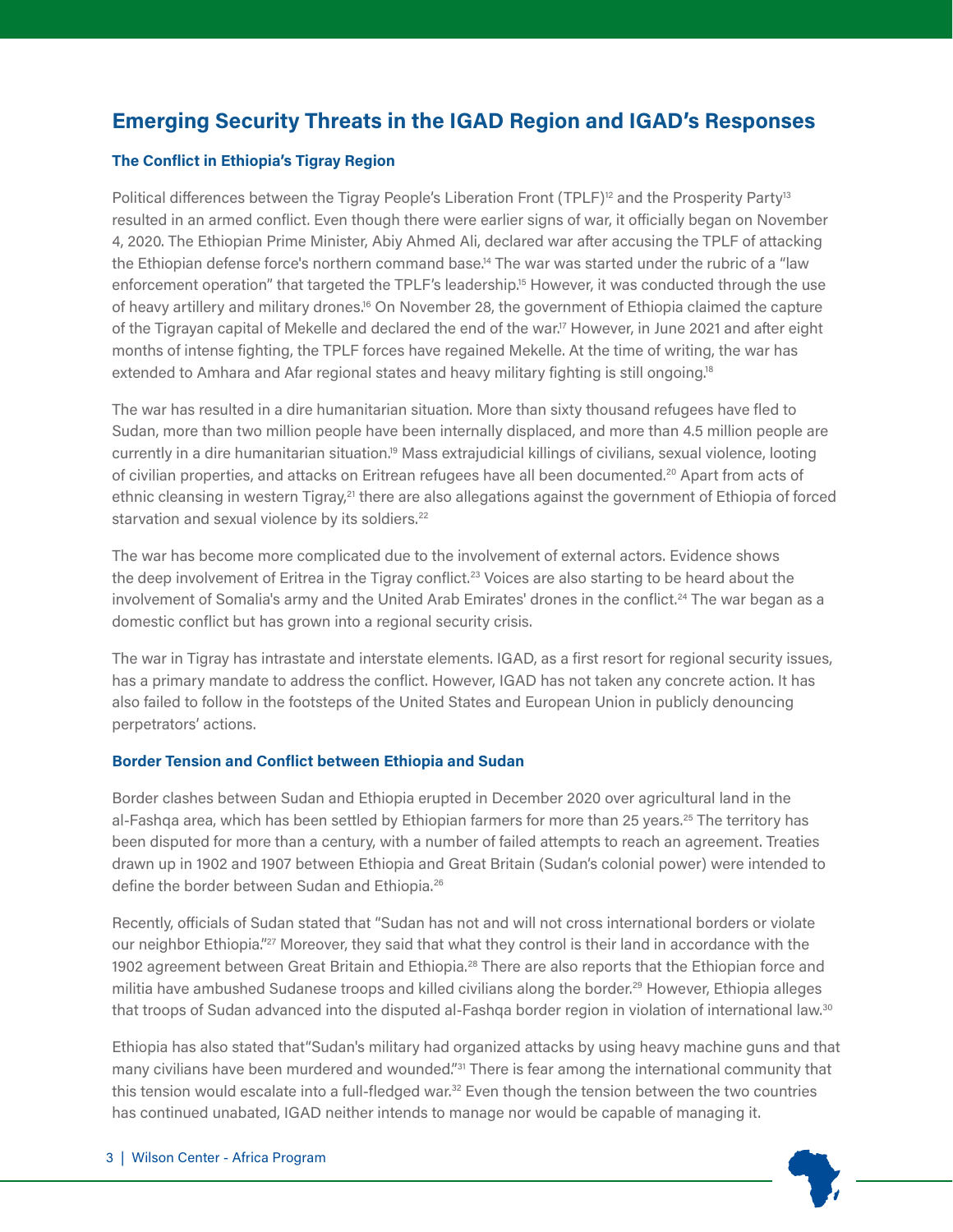## **The Tension between Kenya and Somalia**

Somalia scheduled an election to be held in 2021. However, tensions are escalating between the federal government, based in Mogadishu, and Somalia's semi-autonomous regional states. There is a political divide between the federal government of Somalia and the Jubaland administration. In March 2020, President Mohammed Abdullahi Farmajo tried unsuccessfully to intervene to prevent the re-election of Ahmed Madobe, a key political opponent who serves as president of Jubaland.<sup>33</sup> However, this sparked violent clashes between federal troops and Jubaland's forces.34 This incident put Kenya and Ethiopia on opposite sides. While the government of Ethiopia supported Farmajo's administration, Kenya continued to support the Jubaland administration.<sup>35</sup>

The government of Somalia accused Kenya of interfering in the internal affairs of Somalia by arming Jubaland militants.<sup>36</sup> However, Kenya strongly denies the accusation.<sup>37</sup> Besides, Ethiopia has ordered a withdrawal of some Ethiopian peacekeepers from Somalia and redeployed them to fight against TPLF.<sup>38</sup> The U.S. government has also ordered the withdrawal of its troops from Somalia.<sup>39</sup> These developments all provide a ripe terrain for the terrorist group Al-Shabaab to regain its power and complicate the peace and security of the region.

As compared to others, IGAD has taken initiatives to address the tension between Kenya and Somalia. It has established a fact-finding committee and released a report. In its report, IGAD stated that the allegation of the Somali government is unfounded. However, the Somali government rejected IGAD's report, claiming that it was unrealistic and biased,<sup>40</sup> and threatened to withdraw from IGAD.<sup>41</sup>

## **Structural Impediments to IAGD's Role in the Region**

Although IGAD has the mandate to address intra- and inter-state violent conflicts, its actions fell short. Several underlying factors could account for the weakness of IGAD in dealing with both long-standing and emerging regional security threats. The concentration of power in the Assembly of Heads of States and Government and the current political deadlock between Ethiopia and Sudan, and between Kenya and Somalia, makes IGAD dysfunctional. Moreover, the involvement of non-IGAD actors in the region's conflicts, such as the United Arab Emirates (UAE)<sup>42</sup> and Egypt,<sup>43</sup> is making the work of IGAD more complicated.

IGAD's excessive dependence on external funding is another structural obstacle to its success. IGAD is funded by IGAD Partners Forum and others outside of the forum including the UK, United States, EU, Turkey, and the UAE.44 This raises basic questions aboutthe sustainability, predictability, and flexibility of the systems being put in place and ultimately undermines IGAD's legitimacy and leadership in addressing regional security issues. Besides funding, IGAD suffers a shortage of skilled manpower. Moreover, an entrenched culture of solving political problems through military aggression, and advancing political interest through the principle of "my enemy's enemy is my friend," are serious impediments to resolving violent conflicts through political dialogue and reconciliation.

## **Policy Options and Recommendations**

To effectively tackle the challenges IGAD has faced in addressing long-standing and emerging regional security threats, the following measures ought to be considered: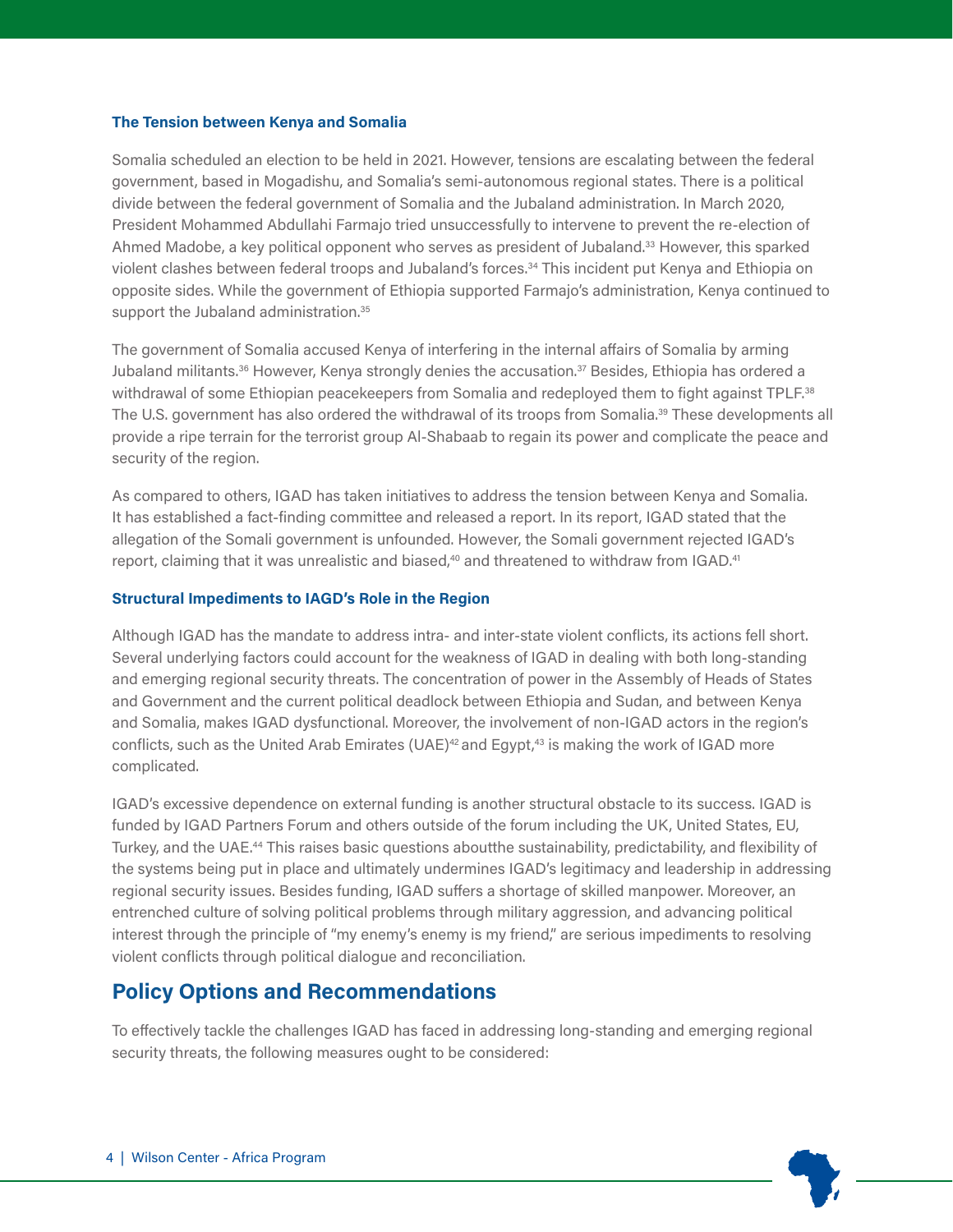#### **1. Devolve Considerable Power to the IGAD Secretariat**

Member states have to surrender some degree of their sovereignty to IGAD either by agreeing to be bound by regional rules and decisions, or by giving an institutional secretariat some independent authority. IGAD is considered as the club of Heads of State and Government; therefore, it has to be transformed from an intergovernmental body into a supranational organization with autonomous decision-making power. Specifically, IGAD has to be reformed to make it a body that can promote trust among its member states so that its interventions in the region are not seen as serving the interests of some actors at the expense of others. Promoting the engagement of civil society in IGAD's peace and security initiatives has to be part of the reform.

## **2. Enhance Institutional Capabilities**

IGAD has to either recruit highly competent and qualified bureaucrats or improve the capability of its staff members through continual training.

## **3. Promote the Principle of Self-reliance**

To minimize if not eradicate a compromised regional autonomy, IGAD has to promote the principle of self-reliance. It has to consider adopting various financing packages to wean itself off external financing by raising from within the region to finance its peace and security projects. This would enhance the sense of ownership among its member states. Thus, IGAD member states should provide the financial means by paying their annual contributions based on the logic that investing in the maintenance of peace and security in the region amounts to "buying security" for their efforts to build better lives for their citizens. In this vein, IGAD has to take a lesson from the Economic Community of West African States (ECOWAS), which put in place its resource mobilization strategy, the Community Levy, from its members.

## **4. Propose Solution-oriented Mechanisms to the Security Threats in the Horn of Africa**

IGAD should strongly condemn the violent situation in the Tigray region of Ethiopia and propose solution-oriented mechanisms. IGAD should further condemn the violent actions of governments of Eritrea, Somalia, and the United Arab Emirates in the Tigray Region. Specifically, IGAD has to ask for the immediate withdrawal of Eritrean troops from the territory of Tigray. IGAD should call upon leaders of Sudan and Ethiopia to immediately de-escalate tension and re-engage constructively. IGAD should also condemn the growing hostility between Somalia and Kenya and find pragmatic solutions to quell the tensions.

## **5. Appoint an African Special Envoy for the Horn of Africa**

To address the emerging interlinked regional crisis in the HoA, the U.S. administration has already appointed a Special Envoy. As of August 2021, the African Union had appointed an accomplished African elder, President Olusegun Obasanjo, as its High Representative for the Horn of Africa. In order to make progress, President Obasanjo must engage in shuttle diplomacy aimed at reducing the toughest foundational problem hobbling IGAD, namely the toxic distrust among the political leaders, and must be widely seen as fair and neutral, with zero pre-existing bias for or against any IGAD country or leader.

**Dr. Getachew Zeru Gebrekidan** is an Assistant Professor of Peace and Security Studies at Ethiopian Civil Service University. He is a former Southern Voices Network for Peacebuilding (SVNP) Scholar, Woodrow Wilson International Center for Scholars, Washington, D.C.

**Mr. Messay Asgedom Gobena** is a Ph.D. Candidate in Peace and Security Studies at the Institute for Peace and Security Studies, Addis Ababa University. He is a former Southern Voices Network for Peacebuilding (SVNP) Scholar, Woodrow Wilson International Center for Scholars, Washington, D.C.

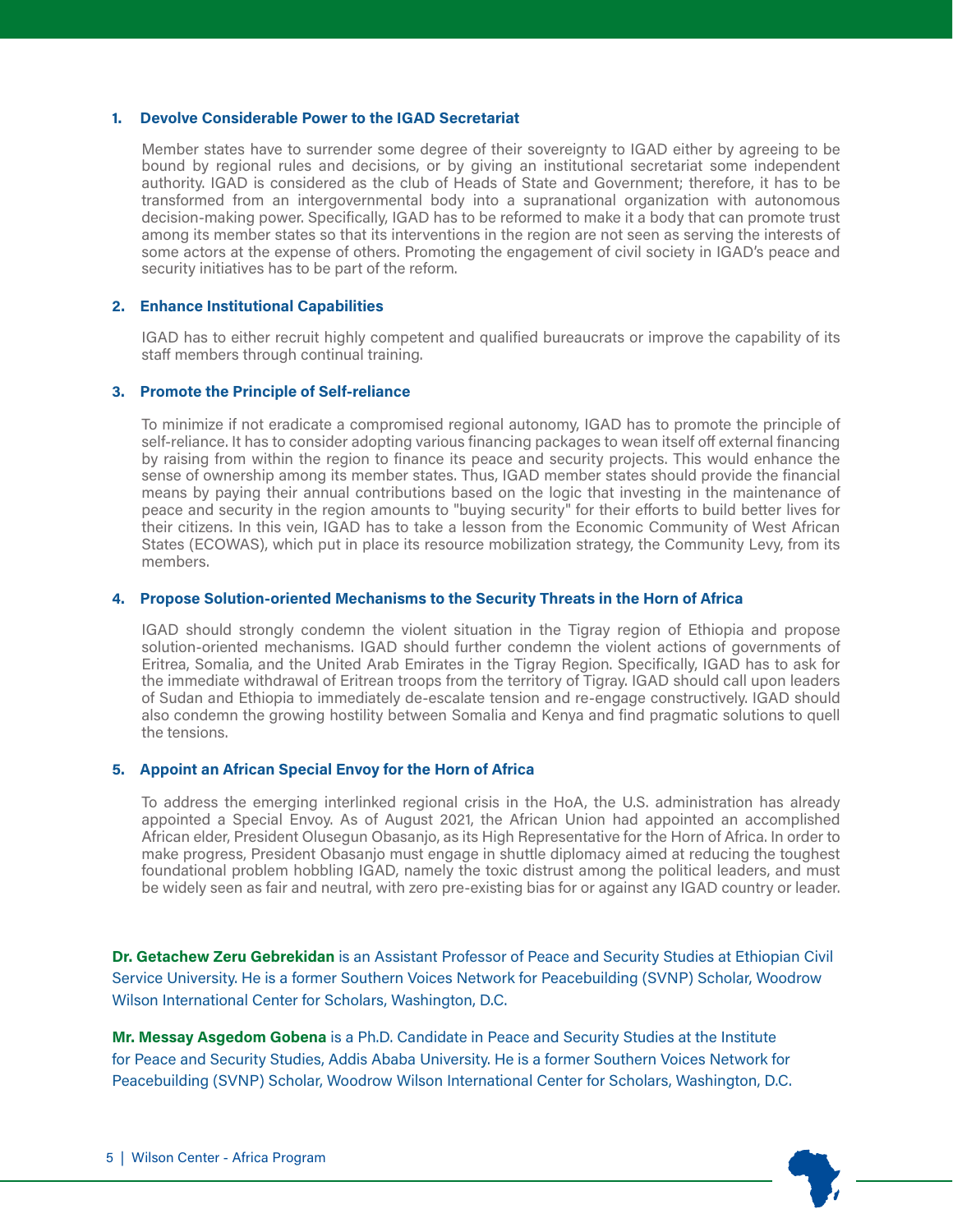- 1. Mesfin Berouk, "The Horn of Africa Security Complex," in *Regional Security in the Post-Cold War Horn of Africa*, ed. Roba Sharamo and Berouk Mesfin, (Pretoria: ISS, 2011), 1-30.
- 2. Olika Tafesse, "Conflicts and Conflict Resolution in the Horn of Africa: Toward the Study of Regional Peace and Security," *Ethiopian Journal of Social Science and Humanities (EJSSAH)* 6, no. 1-2 (2008): 1-24.
- 3. "What We Do," Intergovernmental Authority on Development (IGAD), https://igad.int/about-us/what-we-do?showall=1.
- 4. Sally Healy, "Seeking Peace and Security in the Horn of Africa: The Contribution of the Inter-Governmental Authority on Development," *Royal Institute of International Affairs* 87, no. 1 (2011): 105-120.
- 5. Tafesse, "Conflicts," 1-24.
- 6. IGAD, "What We Do."
- 7. Ibid.
- 8. Ibid.
- 9. Ibid.
- 10. Ibid.
- 11. Ibid.
- 12. TPLF was a founding and leading part of a coalition party named the Ethiopian People's Revolutionary Democratic Front (EPRDF) from 1989 to 2019.
- 13. Prime Minister Abiy Ahmed dissolved EPRDF and merged most of the constituent parties of the coalition (except the TPLF) into a new party called the Prosperity Party. The party was officially founded on December 1, 2019.
- 14. Abdi Dahir and Declan Walsh, "Why is Ethiopia at War with Itself?" *New York Times*, December 26, 2020, https://www.nytimes. com/2020/11/05/world/africa/ethiopia-tigray-conflict-explained.html.
- 15. Dahir and Walsh, "Ethiopia at War."
- 16. Nicholas Bariyo, "Ethiopian Forces Begin Decisive Battle in Tigray's Capital," *Wall Street Journal*, November 26, 2020, https:// www.wsj.com/articles/ethiopian-forces-surround-tigrays-capital-as-a-decisive-battle-looms-11606328684?mod=article\_inline.
- 17. BBC, "Ethiopia's Tigray crisis: PM claims capture of regional capital Mekelle," *BBC*, November 29, 2020, https://www.bbc.com/ news/world-africa-55111061.
- 18. International Crisis Group, "Finding a Path to Peace in Ethiopia's Tigray Region," *International Crisis Group*, February 11, 2021, https://www.crisisgroup.org/africa/horn-africa/ethiopia/167-finding-path-peace-ethiopias-tigray-region.
- 19. Martina Schwikowski, "Ethiopia: Humanitarian Crisis Worsens in Tigray," *DW*, January 14, 2021, https://www.dw.com/en/ethiopiahumanitarian-crisis-worsens-in-tigray/a-56224236.
- 20. Jan Nyssen, "The Situation in Tigray at the Beginning of 2021," *ResearchGate*, January 2021, https://www.researchgate.net/ publication/348296742\_The\_situation\_in\_Tigray\_at\_the\_beginning\_of\_2021.
- 21. Jennifer Hansler, "Blinken: Acts of 'Ethnic Cleansing' Committed in Western Tigray," *CNN*, March 10, 2021, https://edition.cnn. com/2021/03/10/politics/blinken-tigray-ethnic-cleansing/index.html.
- 22. The Economist, "Ethiopia's Government Appears to Be Wielding Hunger as a Weapon," *The Economist*, January 23, 2021, https:// www.economist.com/leaders/2021/01/23/ethiopias-government-appears-to-be-wielding-hunger-as-a-weapon.
- 23. Cara Anna, "Ethiopian Army Official Confirms Eritrean Troops in Tigray," *Associated Press News*, January 7, 2021, https://apnews. com/article/eritrea-abiy-ahmed-ethiopia-united-nations-kenya-9d12e2af8c22926dd6b6b0c2d67473bf; Silja Fröhlich, "Once enemies, Ethiopia and Eritrea ally against Tigray," *DW*, November 29, 2020, https://www.dw.com/en/once-enemies-ethiopiaand-eritrea-ally-against-tigray/a-55763490; BBC, "Ethiopia's Tigray crisis: US calls for Eritrea Troops to Withdraw," *BBC*, January 27, 2021, https://www.bbc.com/news/world-africa-55825560.
- 23. Simon Marks and Mohammed Ahmed, "Ethiopia Denies Somalia Forces Involved in Fighting in Tigray," *Bloomberg*, January 21, 2021, https://www.bloomberg.com/news/articles/2021-01-21/ethiopia-denies-somalia-forces-involved-in-fighting-in-tigray.
- 24. Nicholas Bariyo and Gabriele Steinhauser, "Ethiopia: What We Know about the War in the Tigray Region," *Wall Street Journal*, December 10, 2020, https://www.wsj.com/articles/ethiopia-what-we-know-about-the-war-in-the-tigray-region-11605530560.

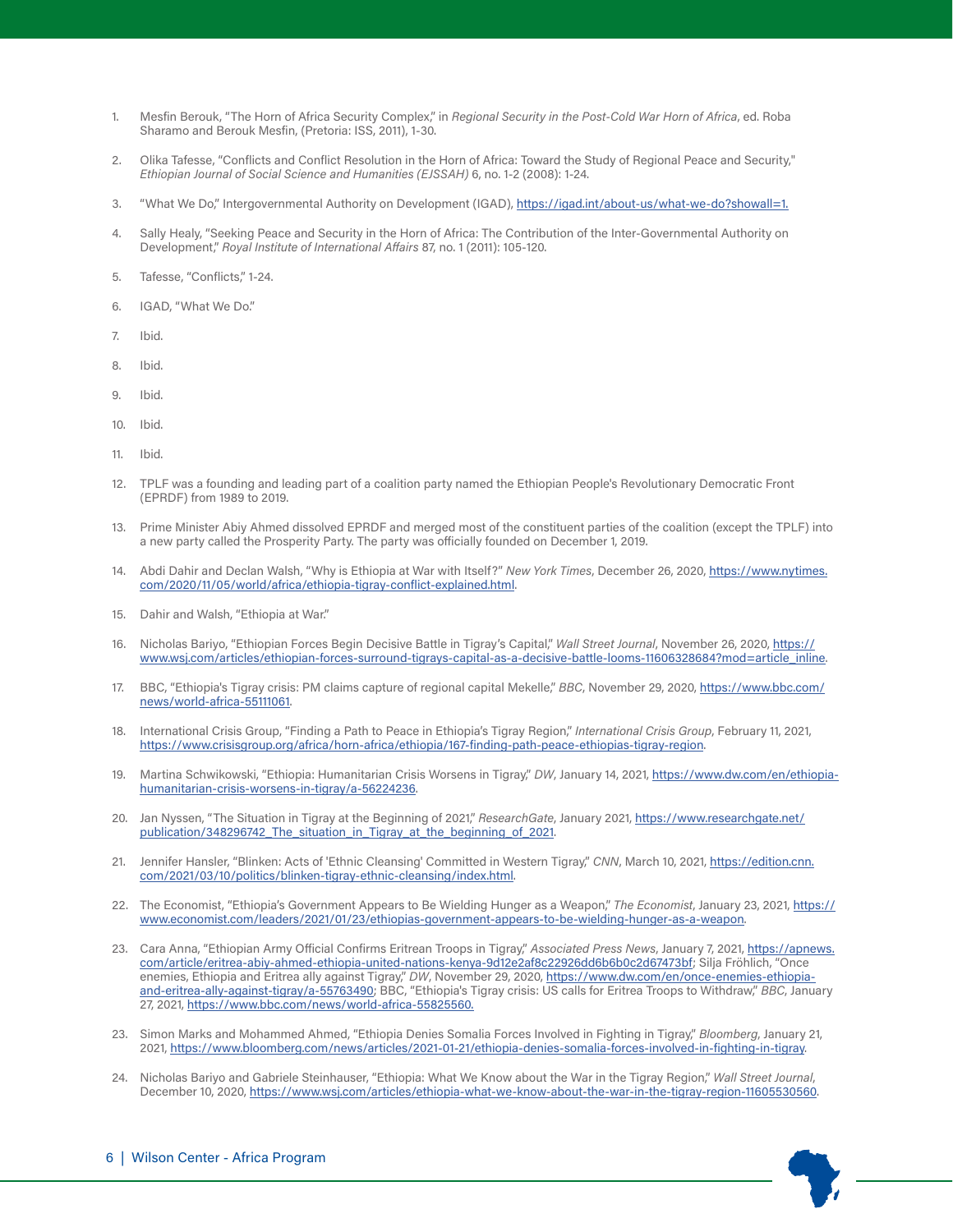- 25. Ineke Mules, "Tensions Escalate between Ethiopia and Sudan," DW, January 19, 2021, https://www.dw.com/en/tensionsescalate-between-ethiopia-and-sudan/a-56272954.
- 26. Reuters, "Ethiopia Warns Sudan it is Running out of Patience over Border Dispute," *Reuters*, January 12, 2021, https://www. reuters.com/article/us-sudan-ethiopia-idUSKBN29H228.
- 27. TRT World, "Ethiopia and Sudan Trade Blame over Fresh Border Tension," *TRT World*, January 12, 2021, https://www.trtworld. com/africa/ethiopia-and-sudan-trade-blame-over-fresh-border-tension-43187.
- 28. TRT World, "Ethiopia and Sudan Trade Blame."
- 29. Ibid.
- 30. Ibid.
- 31. Michelle Gavin, "Ethiopia-Sudan Border Dispute Raises Stakes for Security in the Horn," *Council on Foreign Relations*, February 4, 2021, https://www.cfr.org/blog/ethiopia-sudan-border-dispute-raises-stakes-security-horn.
- 32. Peter Kirechu, "Will Somalia Be Collateral Damage of Ethiopia's Tigray Conflict?" *World Politics Review*, January 15, 2021, https:// www.worldpoliticsreview.com/articles/29356/the-tigray-conflict-s-fallout-for-somalia-ethiopia-relations.
- 33. Kirechu, "Will Somalia Be Collateral. Damage."
- 34. International Crisis Group, "Ending the Dangerous Standoff in Southern Somalia," *International Crisis Group*, July 14, 2020, https://www.crisisgroup.org/africa/horn-africa/somalia/b158-ending-dangerous-standoff-southern-somalia.
- 35. Africa News, "Somalia Rejects Probe Report on Kenya's Interference on Its Internal Affairs," *Africa News*, January 27, 2021, https://www.africanews.com/2021/01/27/somalia-rejects-probe-report-on-kenya-s-interference-to-its-internal-affairs/.
- 36. Mohammed Yusuf, "Kenya Denies Role in Somalia's Internal Conflict," *VOA News*, January 28, 2021, https://www.voanews.com/a/ africa\_kenya-denies-role-somalias-internal-conflict/6201325.html.
- 37. Kirechu, "Will Somalia."
- 38. BBC, "Trump Orders Withdrawal of US troops from Somalia," *BBC*, December 5, 2020, https://www.bbc.com/news/world-uscanada-55196130.
- 39. Africa News, "Somalia Rejects Probe Report."
- 40. All Africa, "East Africa: Somalia Threatens to Withdraw from IGAD Over Kenya Diplomatic Row,'' *All Africa*, January 28, 2021, https://allafrica.com/stories/202101290137.html.
- 41. Patrick Kenyette, "Tigray: UAE Drones Supports Ethiopia," *African Military Blog*, November 16, 2020, https://www. africanmilitaryblog.com/2020/11/tigray-uae-drones-supports-ethiopia.
- 42. Ayah Aman, "How Egypt is Supporting Sudan in border conflict," *Al-Monitor*, January 26, 2021, https://www.al-monitor.com/ pulse/originals/2021/01/egypt-sudan-ethiopia-support-border-conflict-gerd-talks.html.
- 43. Redie Bereketeab, "Regional Economic Communities and Peacebuilding: The IGAD Experience," *South African Journal of International Affairs* 26, no. 1 (2019): 1-20.

#### **The 2021 SVNP Joint Research Award Competition**

This research paper was submitted for the 2021 SVNP Joint Research Award Competition. To mark the SVNP's 10th anniversary and as part of its mission to strengthen collaboration among members and share African knowledge about peacebuilding and state-building, SVNP established a competition for co-authored research papers analyzing key existing or emerging issues in peacebuilding in Africa, highlighting issues, lessons learned, and offering concrete actions that African and international policymaker to advance peacebuilding on the continent.

The SVNP papers are available to download online on the Wilson Center Africa Program's website: https://www.wilsoncenter.org/program/africa-program